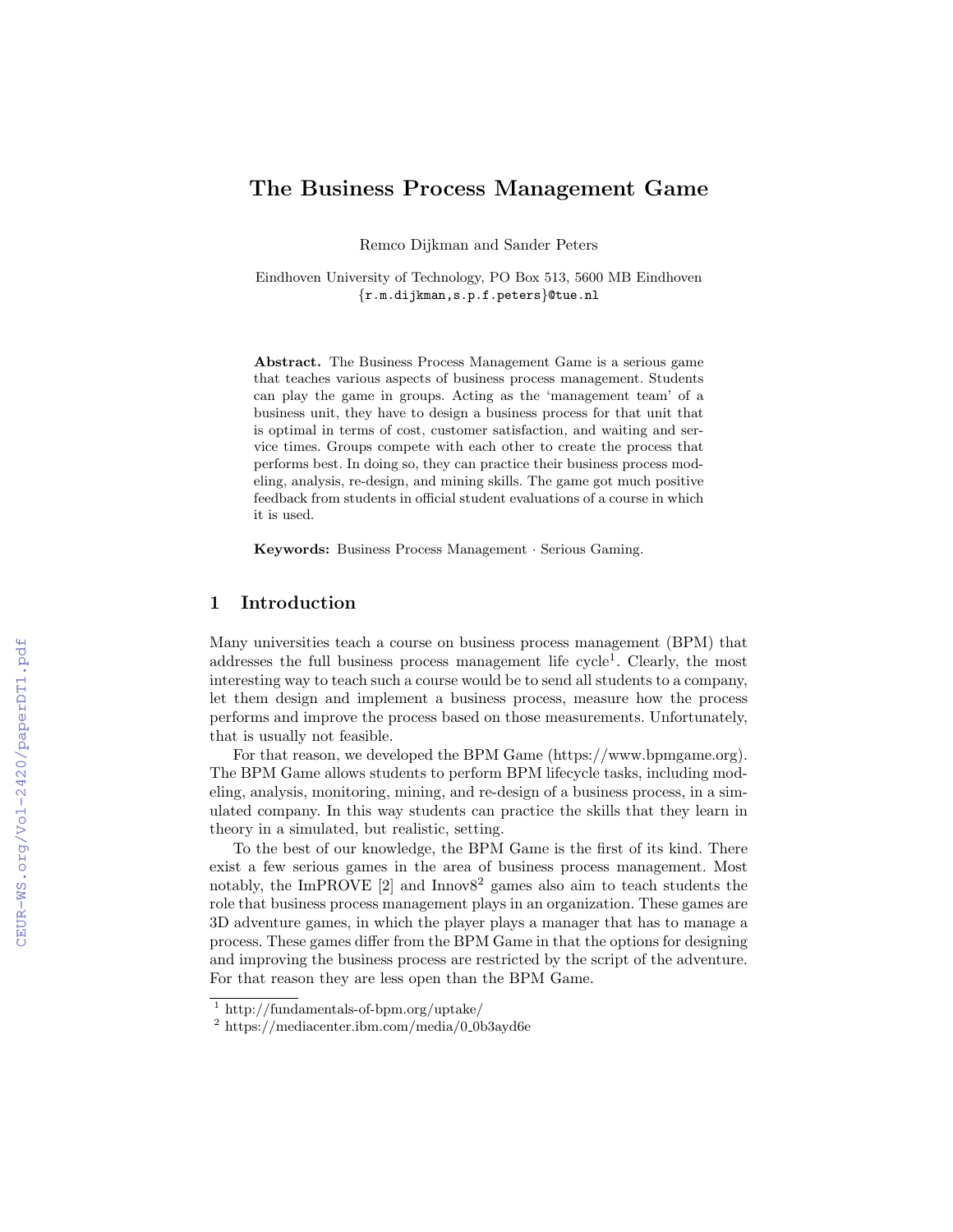This paper presents the BPM Game, its features and how it is perceived by students. A short screencast that demonstrates the BPM Game is available at: https://youtu.be/BO-oiZUAxik.

## 2 Features

In the BPM Game, students can work in groups to design, monitor, and redesign a business process. The goal is to design a process that is optimal in terms of the costs of executing the process, the waiting times and service times that customers of the process experience, and the satisfaction of customers of the process.

Students are meant to follow the business process management lifecycle, and the theory corresponding to the steps in the lifecycle, as it is explained in the 'Fundamentals of BPM' book [1]. In that way the BPM Game allows students to directly apply the theory that they learn. Specifically, the BPM Game supports the modeling, analysis, redesign, execution, monitoring, and mining of business processes. Below, we explain each of these tasks in more detail.

#### 2.1 Modeling

In the current version of the BPM Game, the students manage a business process for loan applications, but the BPM Game allows processes to be replaced relatively easily, such that assignments can be varied on a year-by-year basis. To process a loan application, several checks need to be performed to establish if the customer is eligible for a loan. Subsequently an offer must be made and finally the loan has to be paid out and monthly payments must be activated.

The tasks and resources that students can use, are predefined. Tasks and resources all have their own properties in terms of service times, required and produced information, and required and provided skills. For example, a task 'Check BKR' is defined that has a service time that is exponentially distributed with an average of 1 hour, requires a 'loan application' as input, produces a 'BKR check' as output that can have the values 'okay' or 'not okay', and requires the 'risk assessment' skill to be executed. Also, a resource 'John' is defined that costs 4,000 euro per month, and has the skills 'administrative work' and 'risk assessment'.

Figure 1 shows a simple example of a process as it could be defined. It shows that five tasks can be performed and the order in which they should be performed according to the designer. The tasks are assigned to the role 'Administrator'. Two resources, 'Murray' and 'Mose', are hired in that role.

Students have many choices with respect to the tasks that they can use to construct the model. For example, the model from Figure 1 only uses a single task 'perform credibility check', which encompasses all the necessary checks. However, there are also separate tasks 'perform BKR check', 'perform EVA check', and 'perform credit check' that can be used to construct the model. Other choices that have to be made include how to relate tasks, which resources to hire, and in which role to hire them.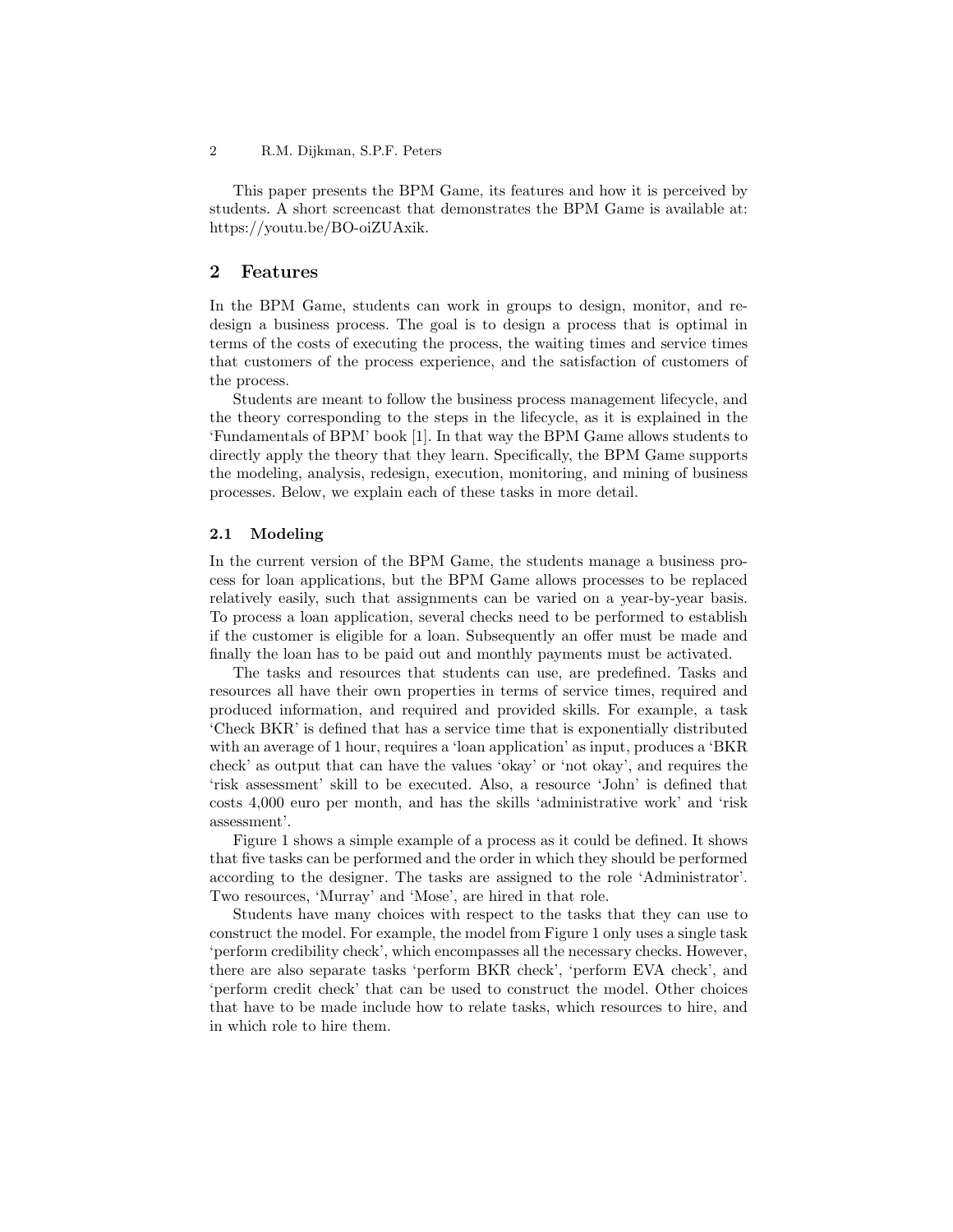

Fig. 1. Example model.

#### 2.2 Analysis and Redesign

Students have several opportunities for optimizing their process and, while doing so, can use the theory from the book 'Fundamentals of BPM'[1]. In particular, the game considers theory with respect to:

- syntax and execution semantics of business process models;
- quantitative analysis of business process models; and
- redesign heuristics.

The BPM game checks models for syntactical correctness of core constructs, specifically: start, end and intermediate message and timer events, tasks, choice, parallellism and event-based gateways. If the model is not syntactically correct, the game provides detailed feedback. Incorrectness with respect to the execution semantics of the models is accepted, but will have consequences. For example, if a model has a deadlock or a livelock, cases may get stuck conform the model. Although employees will try to remedy undesirable situations (see Section 2.3). This will lead to delays and customer dissatisfaction.

There is ample opportunity for quantitatively analyzing the performance of the business process to explore different options, using simulation, flow analysis, or queuing model analysis, depending on the theory that is taught. Quantitative analysis can be used to analyze alternatives with respect to the control flow of the process and with respect to resources that are hired. This is especially interesting, considering that some resources are paid per hour, such that the 'utilization rate' of those resources plays a role in computing the cost of a solution.

Finally, process redesign heuristics [1] can be used to come up with alternative solutions. For example, the 'knock-out' heuristic can be used in combination with the various checks that need to be done, to do the checks that lead to the most rejections first, such that - in total - less checks must be done by employees in the process.

### 2.3 Execution

Once the students are satisfied with the design of their process, they can upload it to the game, where the resources that they selected, start executing it. Students can upload new versions of their process at all times, but changes will only take effect the next day.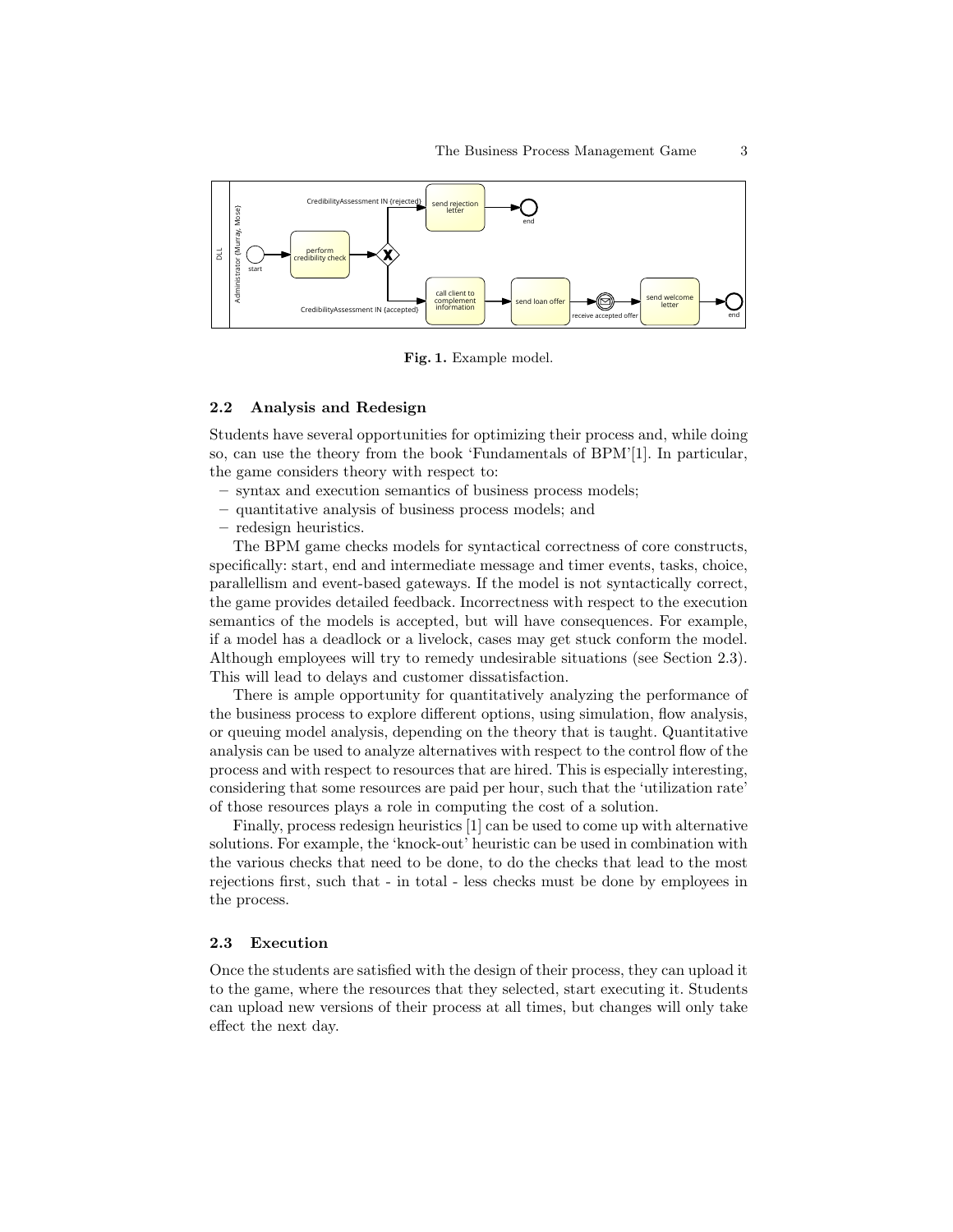#### 4 R.M. Dijkman, S.P.F. Peters

The game runs in real-time. Every day between 9 and 5 customers arrive and are served according to the process that the students uploaded last. However, the employees will not simply perform the process as it is modeled by the students. Instead, the employees know which tasks must at least be performed for a particular customer, and which information and skills are needed to perform those tasks. If a required task is not performed, employees will try to fix the situation. Similarly, if the process tries to perform a task for which the required information or skills are not available, employees will also try to fix the situation.

The employees will not always succeed in fixing a problem and the fix that they will apply is not always the same. There are two reasons for this. First, this behavior mimics what happens in reality: when something goes wrong an ad-hoc fix is attempted that does not always work. Second, it does not make the game too easy, because if mistakes are made, the resulting behavior does not immediately reveal the optimal solution.

For example, if a process tries to perform a task for which the necessary information is not yet available, there is a possibility that the game will try to fix the situation by finding a random task that produces the necessary information first. There is also a possibility that the game will simply perform the incorrect task - at a penalty to cost and service time.

### 2.4 Monitoring and Mining

While the game is running, both real-time and historical information can be monitored. A real-time dashboard shows information on the tasks that are being executed, the activity of the resources over the day, and the status of the cases that have arrived over the day so far. The historical dashboard shows the daily costs of executing the process, as well as the average throughput time, service time and waiting time of cases.

Students compete with each other for the best process. To that end a leaderboard of student groups is presented, where each student group is ranked on their performance with respect to costs, customer satisfaction, and throughput time. Their rank on the overall leaderboard is determined by the average of their rank in these three categories.

Figure 2 shows the historical dashboard. It shows the daily process costs and the leaderboard. The screenshot also shows a radar diagram in which the performance of the current group is compared to the performance of the best group. In Figure 2 the selected group has a high ranking with respect to waiting time, but a low ranking with respect to cost. It is easy to see that that can be the result of hiring many resources to do the work, which leads to low waiting times, but high (resource) costs.

Students can download the execution log of the process, including the tasks that were performed, start and end times of tasks, resources that performed the tasks, and information that was established in the tasks. They can use this log to mine the process model, using process mining tools such as  $Disco<sup>3</sup>$  and Celonis<sup>4</sup>.

<sup>3</sup> https://fluxicon.com/disco/

<sup>4</sup> https://www.celonis.com/